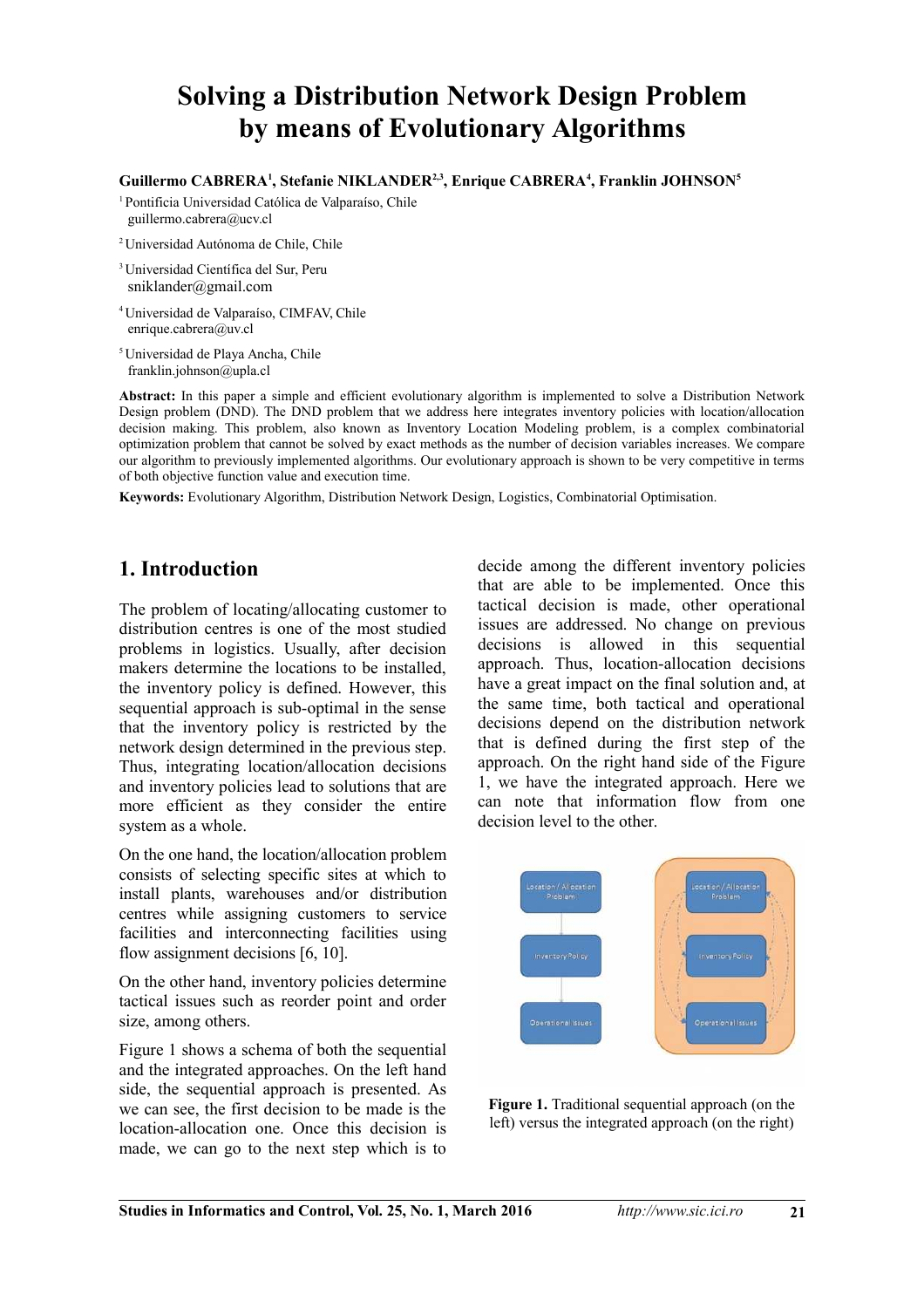This means that strategic decisions are made taking into account the effects that such decisions provokes at tactical and operational levels. As a consequence, the final solution is more efficient in terms of its total system cost.

The remaining of this paper is as follows: In Section 2 the inventory location modelling problem that is addressed in this paper is presented. In Section 3 we introduce the evolutionary algorithm that is implemented here. In Section 4, the computational experiments performed in this paper are described and the obtained results are discussed. Finally, in Section 5, some conclusions and the future work are outlined.

# **2. Inventory-Location Modelling**

Several inventory location models (ILM) have been proposed in the literature. Unlike facility location models, ILM does consider interactions between the facility location decision making process and the inventory policy to be implemented within each facility. Several authors have proposed different approaches to integrate both strategic and tactical level within the decision making process, see for instance [5, 11, 14, 17]. This integration of strategic and tactical decisions is very important as allows us to model the interactions that exist and the effect on the final distribution network design. One of these effects is the risk pooling effect. It states that the safety stock required by the whole distribution system will decrease as fewer warehouses are installed [11, 10, 15].

One key difference between the proposed approaches in the literature regards the inventory policy that is included within the decision making process. For instance, Daskin et. al. [8] and Shen et. al. [16] consider a continuous inventory policy, namely (Q, RP), and the well known uncapacitated facility location problem. They consider a safety stock at each facility, which does not interact with the other inventories from other facilities. A Lagrangian Relaxation algorithm is used to solve the ILM in [8] while a column generation approach is used in [16]. Using the same inventory policy, Miranda et al. [11] consider the order quantity for each warehouse as a decision variable and the capacitated facility location problem as a base framework. Finally, in Miranda et al 2008 [13] and Ozsen et al. [15]

authors handle capacity constraints by using previous inventory-location models.

Unlike all the approaches mentioned above, Cabrera et al [7] have proposed a periodic review policy, known as (R, s, S). In their model, capacity constraint as well as the order size are handled as constraint and decision variable, respectively.

Multi-objective ILMs have been also proposed in the literature (see [1, 2]).

Since in general both continuous and integer decision variables are part of the models above, the ILM problem to be solved is usually described as a mixed integer one. Furthermore, the objective function that combines the location/allocation cost with the inventory costs is usually non-linear. Thus, solving this problem to optimality within a reasonable time is simply not possible as the number of decision variables becomes larger. Thus, several authors have considered heuristic methods to approximately solve this problem.

For instance, a Tabu search is used in [3] to solve a model that integrates production and distribution decisions by considering the capacity constraints of the plant. Evolutionary algorithms have been also used to solve the ILM problem (see Askin et. al. [4]). Recently, an approach that combines both exact algorithms and heuristic methods has been proposed [10]. This method belongs to the class of *matheuristic* methods.

In this paper, we solve the ILM problem introduced by Miranda and Garrido [12] by means of a simple but effective evolutionary algorithm. To the best of our knowledge no evolutionary algorithm has been used to solve such a problem in the literature before.

The mathematical model for the ILM that we aim to solve in this paper is as follows [12].

$$
Min \sum_{i=1}^{N} F_{i} x_{i} + \sum_{i=1}^{N} \sum_{j=1}^{M} C_{ij} Y_{ij} +
$$
  
+ 
$$
\sum_{i=1}^{N} CS_{i} \sqrt{V_{i}} +
$$
  
+ 
$$
\sum_{i=1}^{N} CL_{i} \sqrt{D_{i}}
$$
 (1)

$$
D_i = \sum_{j=1}^{M} d_j Y_{ij}, \quad \forall i = 1, ..., N
$$
 (2)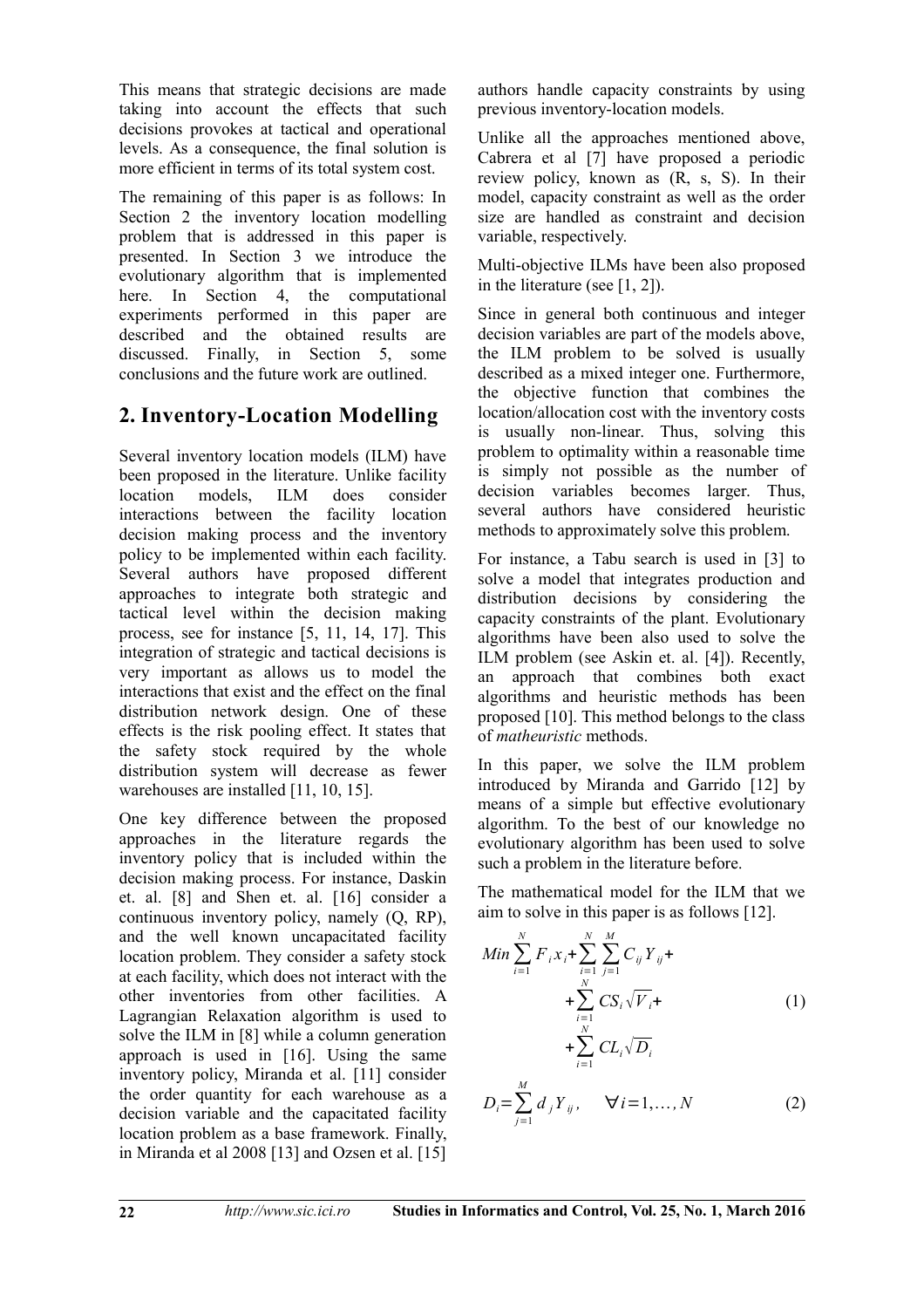$$
V_{i} = \sum_{j=1}^{M} v_{j} Y_{ij}, \quad \forall i = 1,..., N
$$
 (3)

$$
\sum_{j=1}^{M} d_j Y_{ij} = I_i^{cap} x_i
$$
 (4)

$$
x_i, Y_{ij} = \{0,1\}, \quad \forall i = 1,..., N,\n\forall j = 1,..., M
$$
 (5)

Equation (1) represents the total system cost. The first term is the cost of locating a specific plant/warehouse *i* , also called *setup cost*. The second term is the daily transport cost between warehouse and customers, where  $C_i = TH \left( T \, C_i + RC_i \right) d_i$  and *TH* is the planning horizon,  $TC_{ij}$  is the transport allocation cost for allocating client *j* to warehouse *i* and  $RC<sub>i</sub>$  is the transport cost associated to moving one unit of product from *i* to *j*. The parameter  $d_j$  is the mean demand of customer  $j$ . The third term corresponds to the cost of keeping a safety stock which minimises the stock out so we can guarantee a service level at least as good as *Z*<sub>1−*α*</sub>. . Here we have that  $CS_i = TH \, HC \, Z_{1-a} \sqrt{LT_i}$ where  $HC_i$ corresponds to the holding cost of warehouse *i* and  $LT_i$  is the time between an order is placed and the products are available in our inventory. This time is also called *leadtime.* The variable  $V_i$  determines the total variance of the demand for warehouse *i* . Finally, the forth term in the objective function is the inventory cost, that is the cost of keeping products in stock and the administrative costs of putting an order to the suppliers, with  $CL_i = TH \sqrt{2 H C_i O C_i}$ . Here  $OC_i$  is the order cost of warehouse *i* and  $D_i$  is the total demand of warehouse *i* . Constraint (4) ensures the capacity constraint of plant *i* ,  $I_i^{cap}$ , will never be violated. As pointed out in [11], this is a very hard constraint that was relaxed in [12]. Finally, Equation (5) states integrality (0-1) for the binary variables  $Y_{ii}$ and  $x_i$ .

#### **3. Proposed Approach**

Heuristic methods are a common approach to solve hard combinatorial optimisation problems such as the ILM. In spite of the fact that heuristics do not guarantee optimality, the solutions provided by them can be considered good sub-optimal ones. In contrast exact methods guarantee optimality; however, they usually fail when dealing with medium- and large- sized problems. In this paper, an evolutionary algorithm is considered to solve the problem from Equations (1-5).

#### **3.1 Evolutionary algorithm**

As mentioned earlier, in this paper an evolutionary algorithm [9] is implemented to solver the ILM presented in the previous section. The evolutionary algorithm implemented here makes use of both crossover and mutation operators, and the fitness of each individual is set to be the same as the objective function value.

As in any other evolutionary algorithm, the individual representation needs to be defined. In this paper we represent an individual  $I_z$  as a vector of integer of the form

|  |  | $\cdots$ |  | <u></u> |
|--|--|----------|--|---------|
|--|--|----------|--|---------|

where  $I_i$  ranges from 1 to  $N$ , and corresponds to the warehouse assigned to customer *i* . Then a mutation operator will consist on changing one *gene*  $I_i$  to a new warehouse which could be either open or closed. Figure 2 shows an example of the mutation operator used in this paper.



**Figure 2.** Example of the mutation operator used by the evolutionary algorithm.

As we can see in Figure 2, all but one gene keep their original value, while the customer  $i=4$  is moved from warehouse 5 to warehouse 2, which was previously closed.

The crossover operator considered in this paper is as follows. Given two parents, we choose randomly a crossover point *γ* , which ranges from 2 to  $M-1$ . Then, the first offspring will have genes from 1 to *γ* equal to parent 1, and genes from *γ*+1 to *M* equal to parent 2. Offspring 2 will have genes from 1 to *γ* equal to parent 2 and genes from *γ*+1 to *M* equal to parent 2. Figure 3 shows this situation.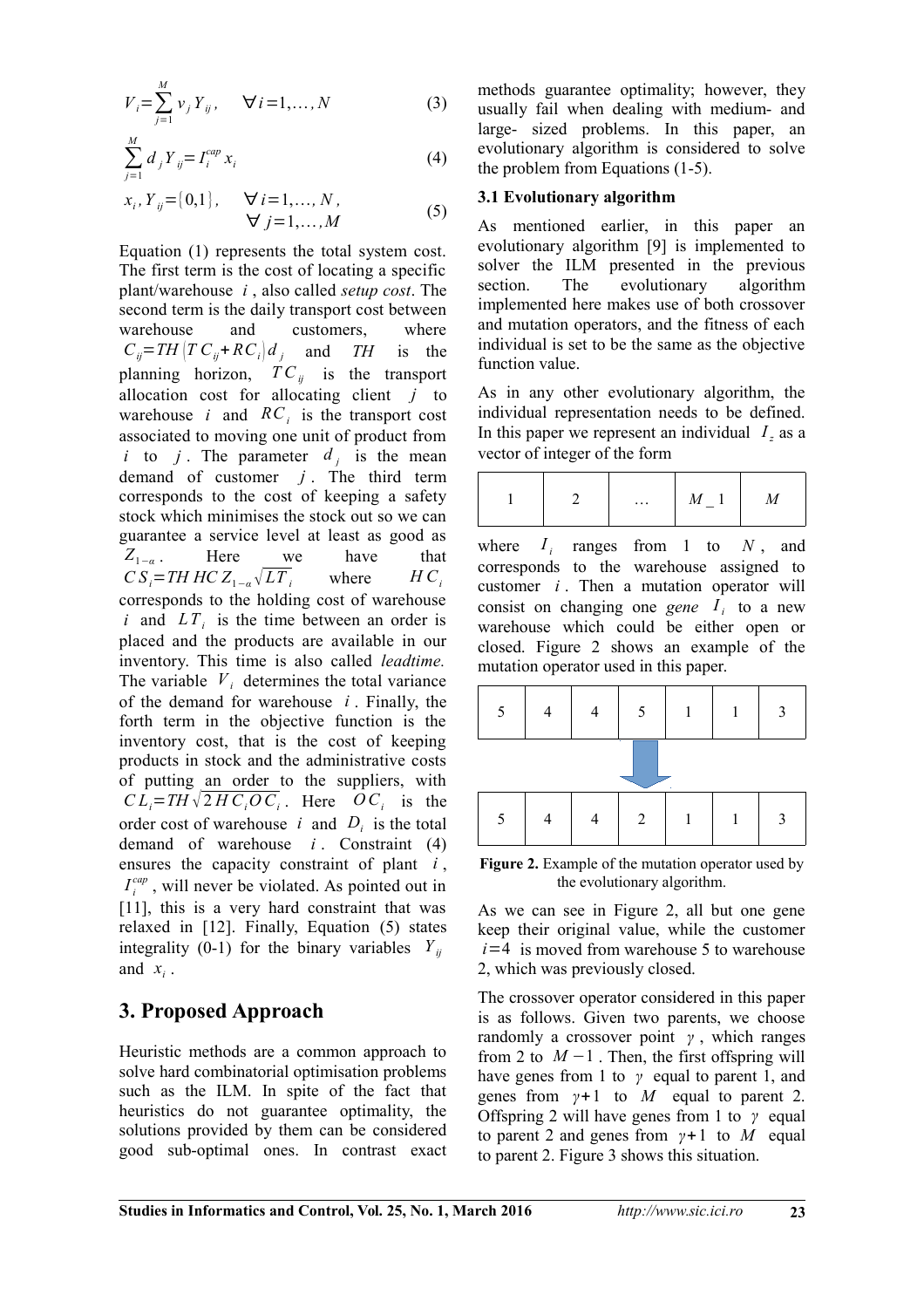

**Figure 3**. Example of the crossover operator used by the evolutionary algorithm.





The evolutionary algorithm starts by generating the initial population (*initpopulation()*in algorithm 1). For each individual within the population the ILM is solved (*evalPopulation()* in algorithm 1). Then, the best individual within the population is saved as the best individual found so far by the evolutionary algorithm (*getBest()* in algorithm 1). After that, the next generation is created by using both algorithm (*getBest()* in algorithm 1). After that, the next generation is created by using bothmutation and crossover operators. A 90% of the individuals of the next generation are obtained by using crossover operator, while the remaining 10% is generated by using the mutation operator (*nextGeneration()* in algorithm 1). Parents in the crossover process are chosen by means of the tournament method, while the top  $10\%$  of the population is considered to be mutated. Once the next generation has been generated, we evaluate each individual. Sometimes individuals become infeasible. In such cases, a restoration phase is

applied so the individual can be evaluated by the algorithm. If the best individual of the new population is better than the best individual found so far, then the best individual is updated and the new best individual is saved for next iterations. Termination criterion is the number of generation the algorithm must generate. At the end of the algorithm the individual with the best fitness found during the algorithm execution is set as the best solution found by the evolutionary algorithm.

# **4. Computational Experiments**

In this subsection, we present the computational experiments carried out in this work. We use an Intel Core Duo processor CPU T2700, 2.33 GHz with 6 GB of RAM to run our experiments. Linux 14.02 was the operating system. The evolutionary algorithm was coded in JAVA 8 language using NetBeans IDE. The instance set used in this work was the same used in [12].

Four approaches are considered in the experiments. The first one is the sequential approach, denoted by *SDND*. This approach solves the corresponding capacity location problem and then implements the inventory policy in the obtained network configuration. The second and third approaches are the ones implemented in [12]. These approaches are denoted by *Lingo* and *LR,* respectively. Finally, the last approach is our evolutionary algorithm, denoted by *EA*.

The base instance that is presented in the results section is denoted by *X* . Just as in [12], we create four additional instances that are based on instance *X* . These additional instances are denoted by  $X_{-50\%HC}$ ,  $X_{-25\%HC}$ ,  $X_{+25\%HC}$  and  $X_{+50\%HC}$ . These instances modify the holding cost of the original  $X_{\Box}$ instance. For instance, *X* <sup>−</sup>50*%HC* means holding cost *HC* has been reduced in 50%.

#### **4.1 Results**

In this section we present a summary of the obtained results. Table 1, 2, 3 and 4 show the obtained results when the service level,  $Z_{1-\alpha}$  is set to 50%, 75%, 90% and 97.5%, respectively.

First column denotes the instance name. Then, for each approach the cost and the comparison with the best solution found for the corresponding instance are shown.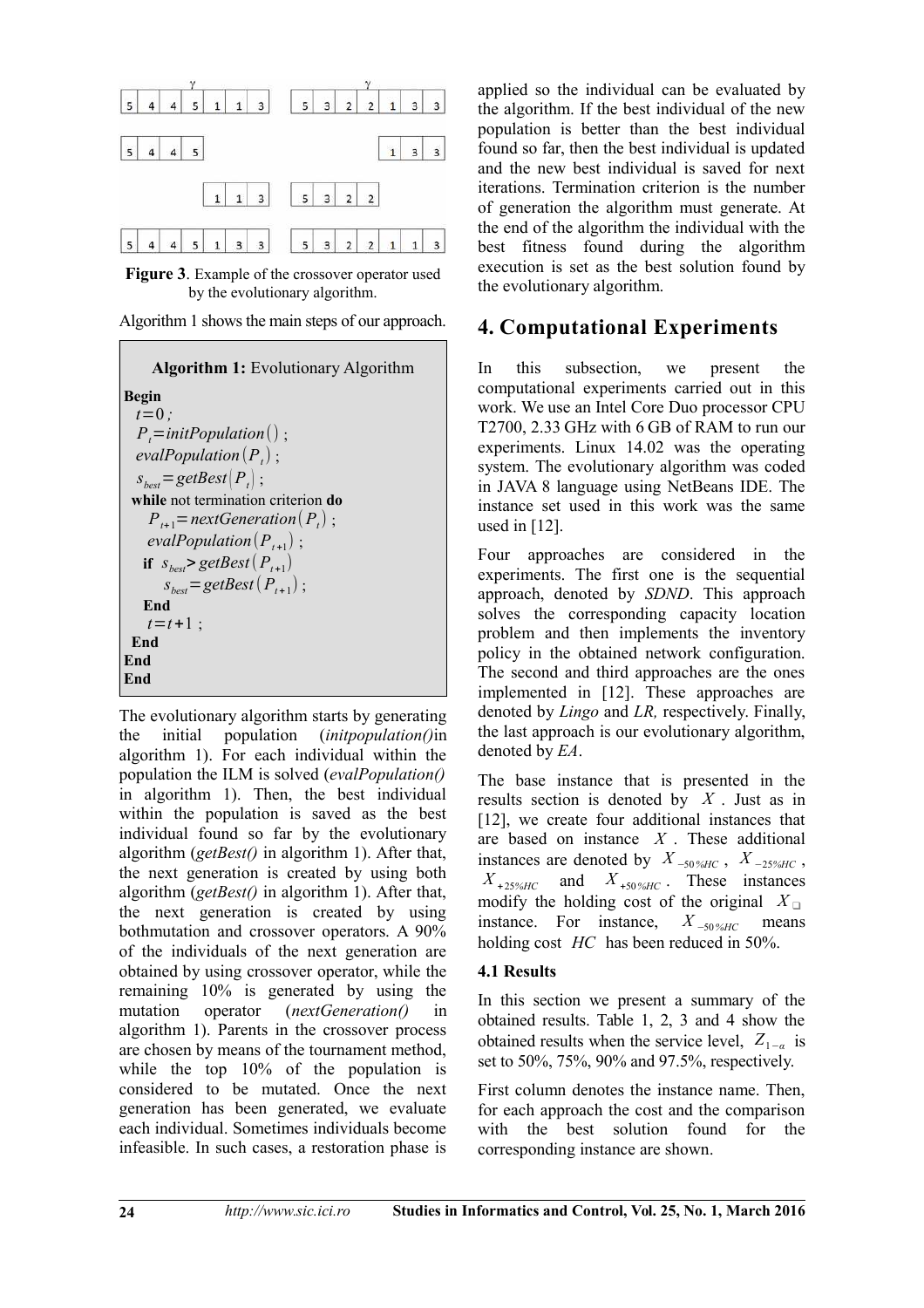As we can see in Table 1, as the problem becomes more complex (the number of customers increases) our approach obtains better results. Moreover, as highlighted by [12], as the holding costs *HC* become more important, the integrated approach obtains better results than the sequential approach.

When the service level is set to 0.5, that is the probability of stock-out is 50%, the importance of the integration is not much. As Table 1 shows, the best average value is obtained by the exact algorithm *lingo* and, in the second position we can find our evolutionary algorithm.

Although a good result if compared to the *Lagrangean relaxation* or *SDND* approaches, the evolutionary algorithm does not find the best solution in any of the instances when  $Z_{1-a}=0.5$ .

In Table 2, the results obtained when the service level is set to  $Z_{1-a}=0.75$  are presented. As we can see, deficiencies of the sequential approach become more evident as the service level is higher. Moreover, in this case, the evolutionary algorithm finds, in average, better solutions than all the other algorithms, finding a better solution than all the other algorithms for two of the instances. It is interesting to note than the exact algorithm (*lingo*) consistently finds better solutions for those instances where the holding cost are more important.

|                       | <b>SDND</b> |              | Lingo  |              | LR     |              | EA     |              |
|-----------------------|-------------|--------------|--------|--------------|--------|--------------|--------|--------------|
| Instance              | Cost        | Save $(\% )$ | Cost   | Save $(\% )$ | Cost   | Save $(\% )$ | Cost   | Save $(\% )$ |
| $X$ <sub>-50</sub> HC | 600891      | $0,00\%$     | 600891 | $0,00\%$     | 605891 | 0,83%        | 605716 | 0,80%        |
| $X$ <sub>-25</sub> HC | 624418      | $0,00\%$     | 624418 | $0,00\%$     | 624521 | 0,02%        | 625370 | 0,15%        |
| X                     | 644260      | 0.76%        | 639400 | $0,00\%$     | 644260 | 0,76%        | 641784 | 0,37%        |
| $X_{+25\,HC}$         | 661725      | 1,19%        | 653912 | $0,00\%$     | 661725 | 1,19%        | 656315 | 0,37%        |
| $X$ <sub>+50</sub> HC | 677493      | 1,57%        | 667009 | $0,00\%$     | 677297 | 1,54%        | 669454 | 0,37%        |
|                       | Average     | 0,71%        |        | $0,00\%$     |        | 0,87%        |        | 0,41%        |

**Table 1.** Obtained results for  $Z_{1-a} = 0.5$ 

**Table 2.** Obtained results for  $Z_{1-\alpha} = 0.75$ 

|                       | <b>SDND</b> |              | Lingo  |              | LR     |              | EA     |              |
|-----------------------|-------------|--------------|--------|--------------|--------|--------------|--------|--------------|
| Instance              | Cost        | Save $(\% )$ | Cost   | Save $(\% )$ | Cost   | Save $(\% )$ | Cost   | Save $(\% )$ |
| $X$ $_{-50}$ HC       | 719798      | 5,07%        | 702188 | 2,50%        | 719552 | 5,04%        | 685035 | $0,00\%$     |
| $X$ <sub>-25</sub> HC | 757348      | 5,14%        | 733394 | 1,81%        | 754136 | 4,69%        | 720337 | $0,00\%$     |
| X                     | 795126      | 3,96%        | 764802 | $0,00\%$     | 776477 | 1,53%        | 768528 | 0,49%        |
| $X_{+25\,HC}$         | 832805      | 3,62%        | 803743 | $0,00\%$     | 809202 | 0,68%        | 811317 | 0,94%        |
| $X$ <sub>+50</sub> HC | 870593      | 4,46%        | 833453 | $0,00\%$     | 843010 | 1,15%        | 852687 | $2,31\%$     |
|                       | Average     | 4,45%        |        | 0,86%        |        | 2,62%        |        | 0,75%        |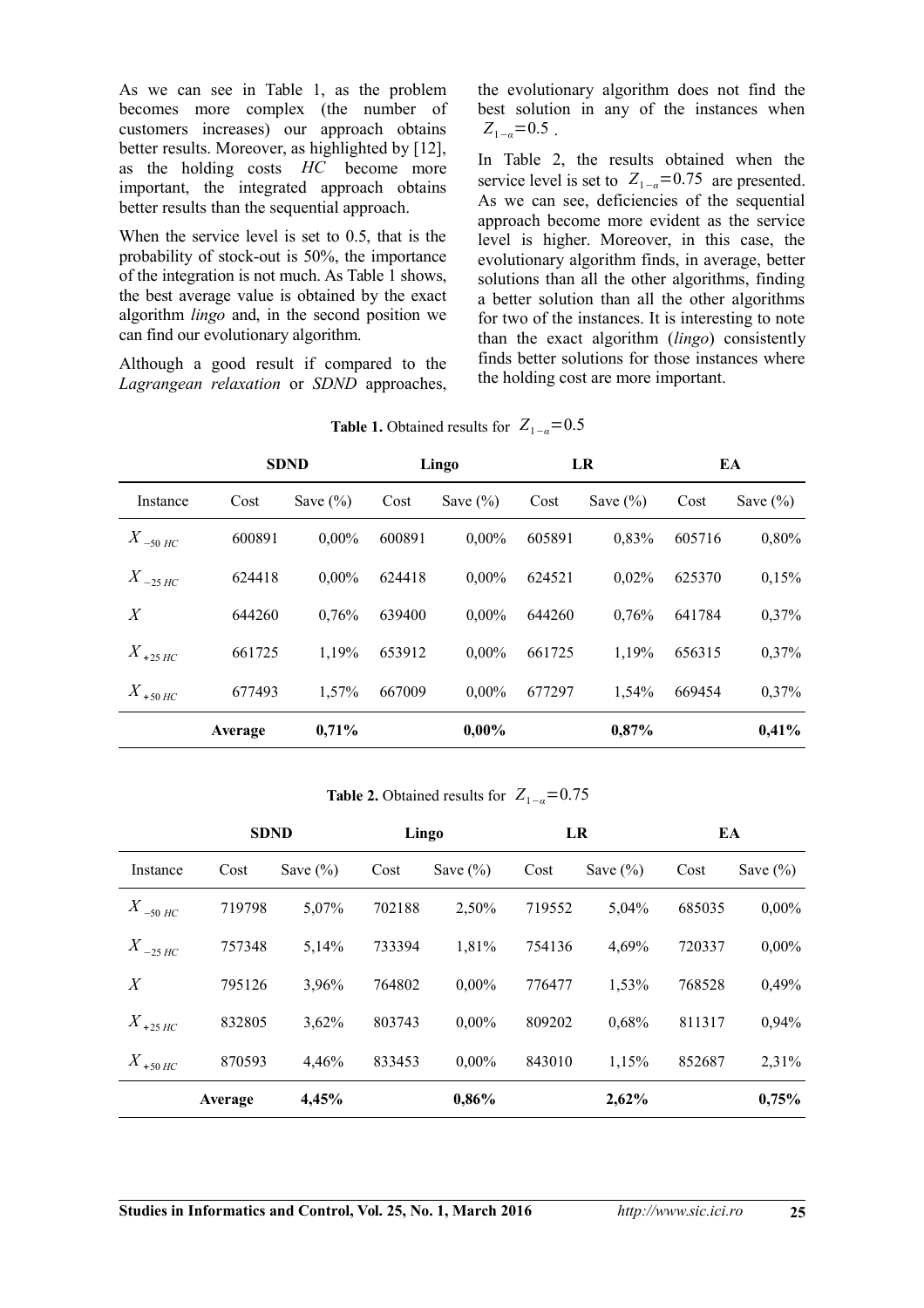In Table 3, the results obtained when the service level is set to  $Z_{1-a}=0.90$  are presented. Again, the sequential approach obtains the worst values while, in average, the *lingo* algorithm is the best approach. In second place we find, again, our evolutionary algorithm. In this case, our algorithm found better results than *lingo* for those instances where the holding costs are reduced. Furthermore, *Lagrangean relaxation* outperforms our evolutionary algorithm for the last two instances, where the holding costs are amplified.

Finally, we present in Table 4, the results obtained when the service level is set to *Z*<sub>1−*α*</sub>=0.975 are presented.

As in previous experiments, the sequential approach is outperformed by all the other approaches. Our evolutionary algorithm finds better solutions than all the other approaches for the first two instances, while *lingo* algorithm finds better solutions for the last three instances. Unlike in the case where  $Z_{1-a}=0.90$  (see Table 3), in this case our evolutionary algorithm found consistently better solutions than the *Lagrangean relaxation* approach for all the instances.

Unlike exact methods, the performance of the evolutionary algorithm implemented in this paper is not impaired as the problem size get larger.

|                       | <b>SDND</b> |              | Lingo  |              | LR      |              | EA      |              |
|-----------------------|-------------|--------------|--------|--------------|---------|--------------|---------|--------------|
| Instance              | Cost        | Save $(\% )$ | Cost   | Save $(\% )$ | Cost    | Save $(\% )$ | Cost    | Save $(\% )$ |
| $X$ $_{-50}$ HC       | 787831      | 5,99%        | 767490 | 3,25%        | 783668  | 5,43%        | 743304  | $0,00\%$     |
| $X$ <sub>-25</sub> HC | 859201      | 7,08%        | 818078 | 1,95%        | 832812  | 3,79%        | 802420  | $0,00\%$     |
| $X_{\square}$         | 931003      | 5,68%        | 880998 | $0,00\%$     | 898893  | 2,03%        | 882627  | 0,18%        |
| $X_{+25\,HC}$         | 1002618     | 6,97%        | 937329 | $0,00\%$     | 961110  | 2,54%        | 971854  | 3,68%        |
| $X$ <sub>+50</sub> HC | 1074440     | 8,11%        | 993807 | $0,00\%$     | 1025370 | 3,18%        | 1055849 | 6,24%        |
|                       | Average     | 6,76%        |        | $1,04\%$     |         | 3,39%        |         | 2,02%        |

| <b>Table 3.</b> Obtained results for $Z_{1-a} = 0.90$ |  |
|-------------------------------------------------------|--|
|-------------------------------------------------------|--|

**Table 4.** Obtained results for  $Z_{1-a} = 0.975$ 

|                       | <b>SDND</b> |              | Lingo   |              | LR      |              | EA      |              |
|-----------------------|-------------|--------------|---------|--------------|---------|--------------|---------|--------------|
| Instance              | Cost        | Save $(\% )$ | Cost    | Save $(\% )$ | Cost    | Save $(\% )$ | Cost    | Save $(\% )$ |
| $X$ $_{-50}$ HC       | 863872      | 6,72%        | 828161  | 2,31%        | 860043  | 6,25%        | 809453  | $0,00\%$     |
| $X$ <sub>-25</sub> HC | 973042      | 6,82%        | 914062  | 0,35%        | 935273  | 2,68%        | 910895  | $0,00\%$     |
| $X\Box$               | 1082874     | 8,24%        | 1000429 | $0,00\%$     | 1032900 | 3,25%        | 1028371 | 2,79%        |
| $X_{+25\,HC}$         | 1192421     | 9,74%        | 1086592 | $0,00\%$     | 1130880 | 4,08%        | 1119760 | 3,05%        |
| $X$ <sub>+50</sub> HC | 1302283     | 11,02%       | 1172978 | $0,00\%$     | 1218510 | 3,88%        | 1213294 | 3,44%        |
|                       | Average     | 8,51%        |         | 0,53%        |         | 4,03%        |         | 1,86%        |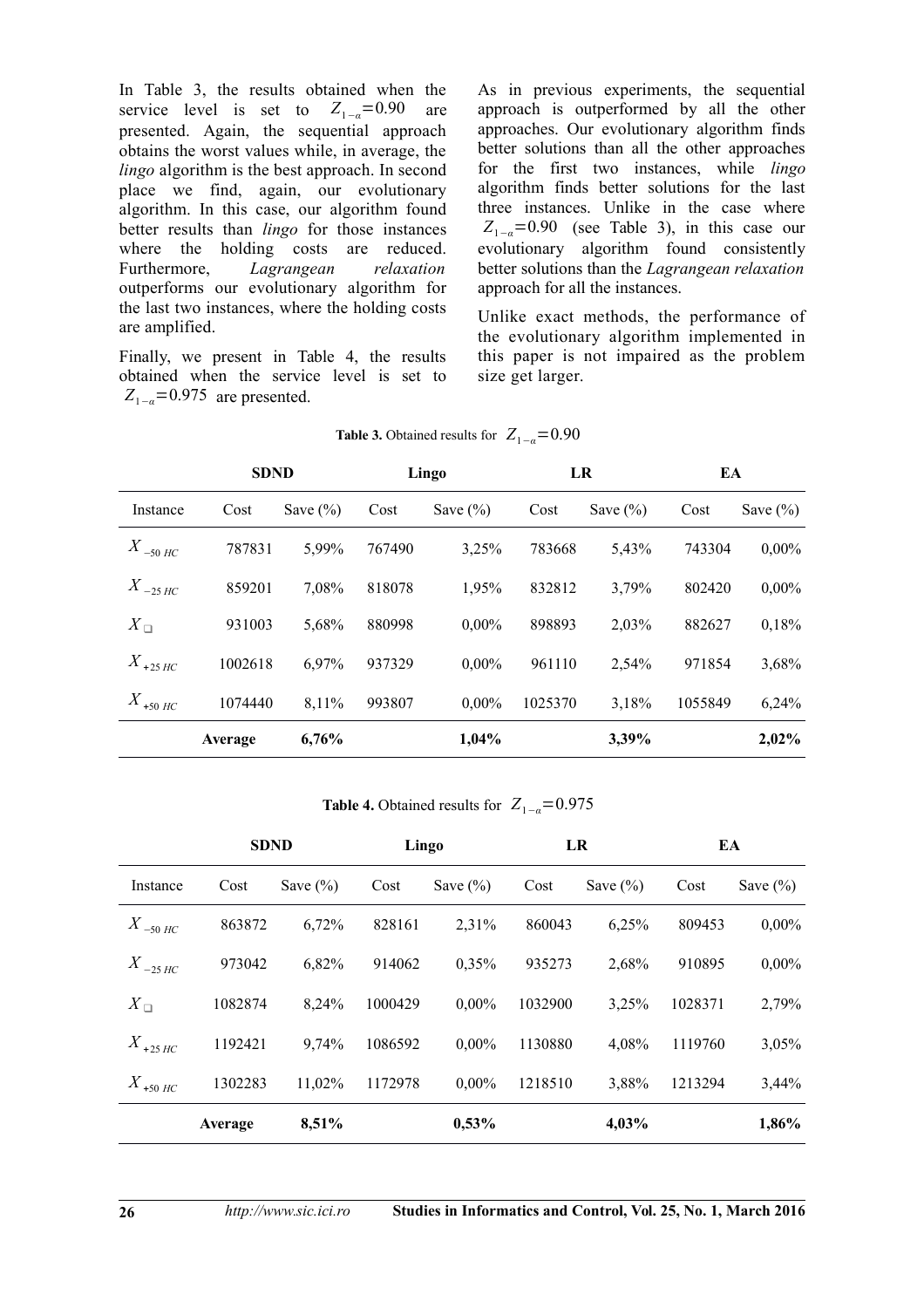As future work, other evolutionary algorithms, such as e.g. cultural algorithms, can be implemented to solve the ILM problem addressed in this paper.

Moreover, the problem can be converted into a multi-objective one and other ILM might be also considered to be solved with the evolutionary algorithm that is implemented here.

# **4. Conclusions and Future Work**

In this paper we solve an ILM problem by means of a simple evolutionary algorithm. The evolutionary algorithm is shown to be competitive when compared to both exact methods and other heuristic methods. Moreover, distribution network designs obtained by solving the integrated ILM are consistently better than those obtained when solving the problem using the sequential approach in terms of the objective function value.

# **REFERENCES**

- 1. AHMADI, G., S. A., TORABI, R. TAVAKKOLI-MOGHADDAM, **A Bi-Objective Location-Inventory Model with Capacitated Transportation and Lateral Trans-shipments**, International Journal of Production Research, 2015, pp. 1-22.
- 2. ARABZAD, S. M., M. GHORBANI, R., TAVAKKOLI-MOGHADDAM, **An Evolutionary Algorithm for a New Multi-Objective Location-Inventory Model in a Distribution Network with Transportation Modes and Third-Party Logistics Providers**, International Journal of Production Research, vol. 53(4), 2015, pp. 1038-1050.
- 3. ARMENTANO, V. A., A. L. SHIGUEMOTO, L. A., LOKKETANGEN, **Tabu Search with Path Relinking for an Integrated Production-Distribution Problem**, Computers and Operations Research, vol. 38(8), 2011, pp. 1199-1209.
- 4. ASKIN, R. G., I., BAFFO, M., XIA, **Multicommodity Warehouse Location and Distribution Planning with Inventory Consideration**. International Journal of Production Research, vol. 52(7), 2014, pp. 1897-1910.
- 5. BRADLEY, J. R., B. C. ARNTZEN, **The Simultaneous Planning of Production, Capacity, and Inventory in Seasonal Demand Environments**, Operations Research, vol. 47(6), 1999, pp. 795-806.
- 6. CABRERA, G. G., E. CABRERA, R. SOTO, L. J. M. RUBIO, B. CRAWFORD, F. PAREDES, **A Hybrid Approach Using an Artificial Bee Algorithm with Mixed Integer Programming Applied to a Large-Scale Capacitated Facility Mathematical** Problems in Engineering, vol. 2012, Article ID 954249, 14 pages, 2012.
- 7. CABRERA, G., G., P. A. MIRANDA, R. E., CABRERA, R. SOTO, L. J. M. RUBIO, B. CRAWFORD, F. PAREDES, **Solving a Novel Inventory Location Model with Stochastic Constraints and Inventory Control Policy, Mathematical Problems in Engineering**, vol. 2013, Article ID 670528, 12 pages, 2013.
- 8. DASKIN, M. S., C. R. COULLARD, Z. M. SHEN, **An Inventory Location Model: Formulation, Solution Algorithm and Computational Results**, Annals of Operations Research, vol. 110, 2002, pp. 83-106.
- 9. HOLLAND, J. H., **Adaptation in Natural and Artificial Systems**, University of Michigan Press, Ann Arbor, Michigan, USA, 1975.
- 10. LAGOS, C., F. PAREDES, S. NIKLANDER, F. E. CABRERA, **Solving a Distribution Network Design Problem by Combining Ant Colony Systems and Lagrangian Relaxation**, Studies in Informatics and Control, vol. 24(3), 2015, pp. 251-260.
- 11. MIRANDA, P. A., R. A. GARRIDO, **Incorporating Inventory Control Decisions into a Strategic Distribution Network Design Model with Stochastic Demand. Transportation Research Part E**, Logistics and Transportation Review, vol. 40(3), 2004, pp. 183-207.
- 12. MIRANDA, P. A., R. A. GARRIDO, **A Simultaneous Inventory Control and Facility Location Model with Stochastic Capacity Constraints**, Networks and Spatial Economics, vol. 6, 2006, pp. 39-53.